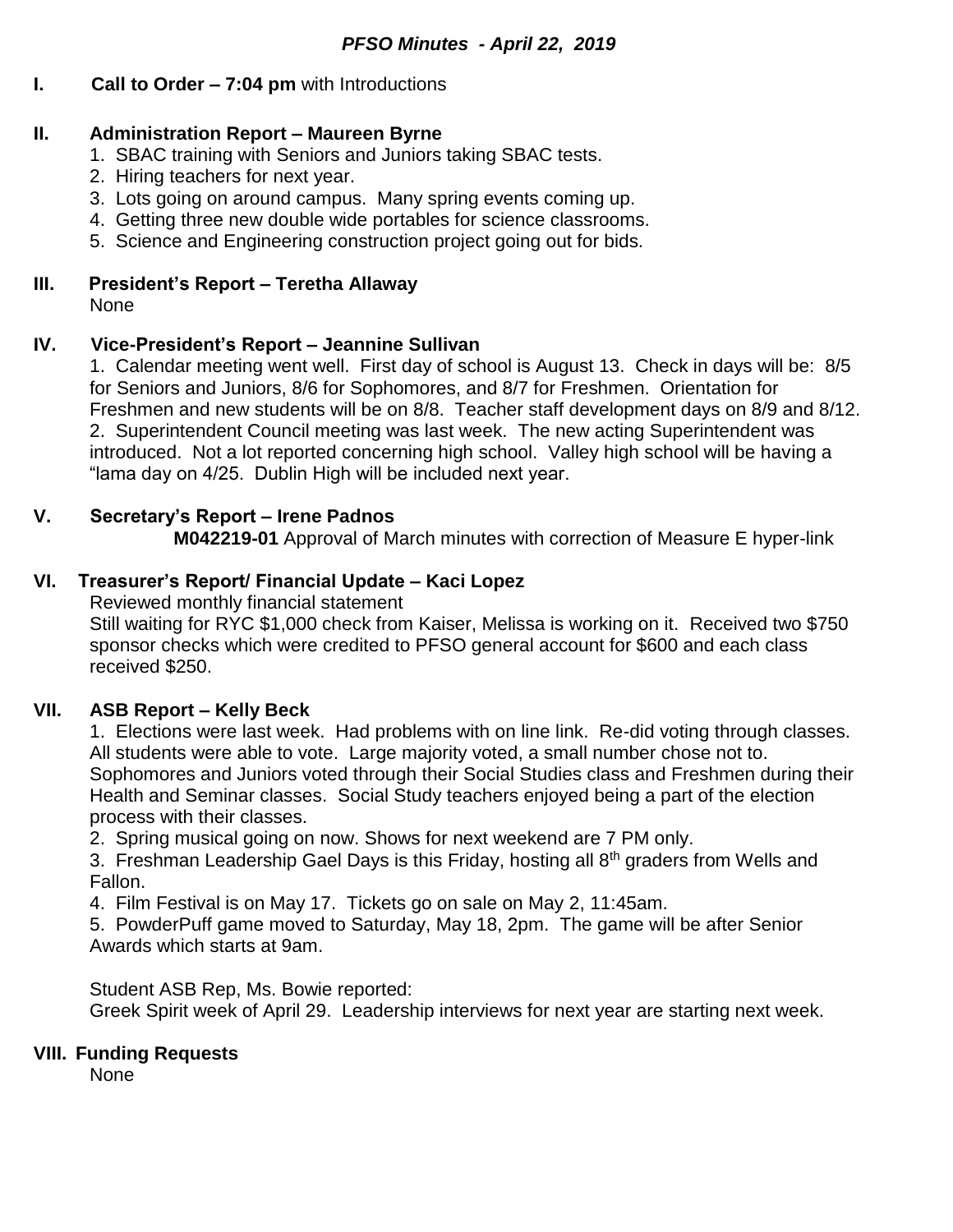# **IX. Class Reports**

A. **Class of 2019:** Moving along with all senior events. Two weeks away from senior ball. 570 tickets have been sold everything is on track. Finishing selling tickets for senior banquet, 438 tickets have been sold. 406 tickets have been sold for grad night, selling up to that night. Grad night is at Yumigo only with outside vendors.

B. **Class of 2020:** Junior prom was a lot of fun. Gorgeous decorations, yummy food, kids really enjoyed. Sold 550 tickets out of 730 kids. Starting lei sales for senior graduation. When is graduation next year? Need to book grad night. Administration needs to assess with staff whether or not to have graduation on Friday the last day of school, or move back to Thursday night and Seniors do not have to come Friday. Waiting to assess how this year's graduation on Friday goes. Maureen will let us know. Senior 101 parent meeting is being held 7 PM on May 23. Senior Ball next year is on April 25, 2020.

- C. **Class of 2021:** Junior prom will be held on March 21, 2020 at Casa Royale.
- D. **Class of 2022:** None
- E. **Class of 2023:** None

## **X. Old Business:**

1. Class of 2019 Scholarships due April 12. Received 18 applications for 6 scholarships. Will be awarded at Senior Award's ceremony.

### **XI. New Business:**

1. Every 15 minutes for 2020 is being planned now. We have four amazing co-chairs; Lisa Bradshaw, Rochelle Gilmour, Jennifer May, and Mona Boboc. In the past, the budget has been over \$40,000. Of that, \$31,000 of it is for bleachers only. City of Dublin was contacted, however has refused to give us the grant. Chairpeople have contacted other lines of funds. Alameda County Fairgrounds will donate 1700 seats. Commitments have been made from others and all funds needed has been raised. We are now self-sufficient within our community. We are able to include all distracted driving. Need a date during first week of April 2020. April 4, 5, or 6 would be fantastic. Maureen will review and confirm. Proposing we mirror other schools E15 programs to make it more student led instead of parent led and possibly every 2 to 3 years. Would like to include kids not only from leadership and kids involved in learning make up application.

2. Prep to Pass on 5/15 & 5/21, from 4-8pm. Will need parent volunteers. Will send a request to our communication rep to send out. Has a line item for funds.

3. Election for 2019/2020 PFSO Board:

**M042219-02** Approval of 2019/2020 Dublin High School PFSO Board. Incoming PFSO Board is as follows:

- 1. President: Jeannine Sullivan
- 2. Vice President: Shazia Nomani
- 3. Secretary: Irene Padnos & Leslie Portugal
- 4. Treasurer: Ellen Ladoucer

Communication Webmaster: Barna De & Lindy Chia

**M042219-03** Approval of Class of 2020 Treasurer is Cindy Hoffman